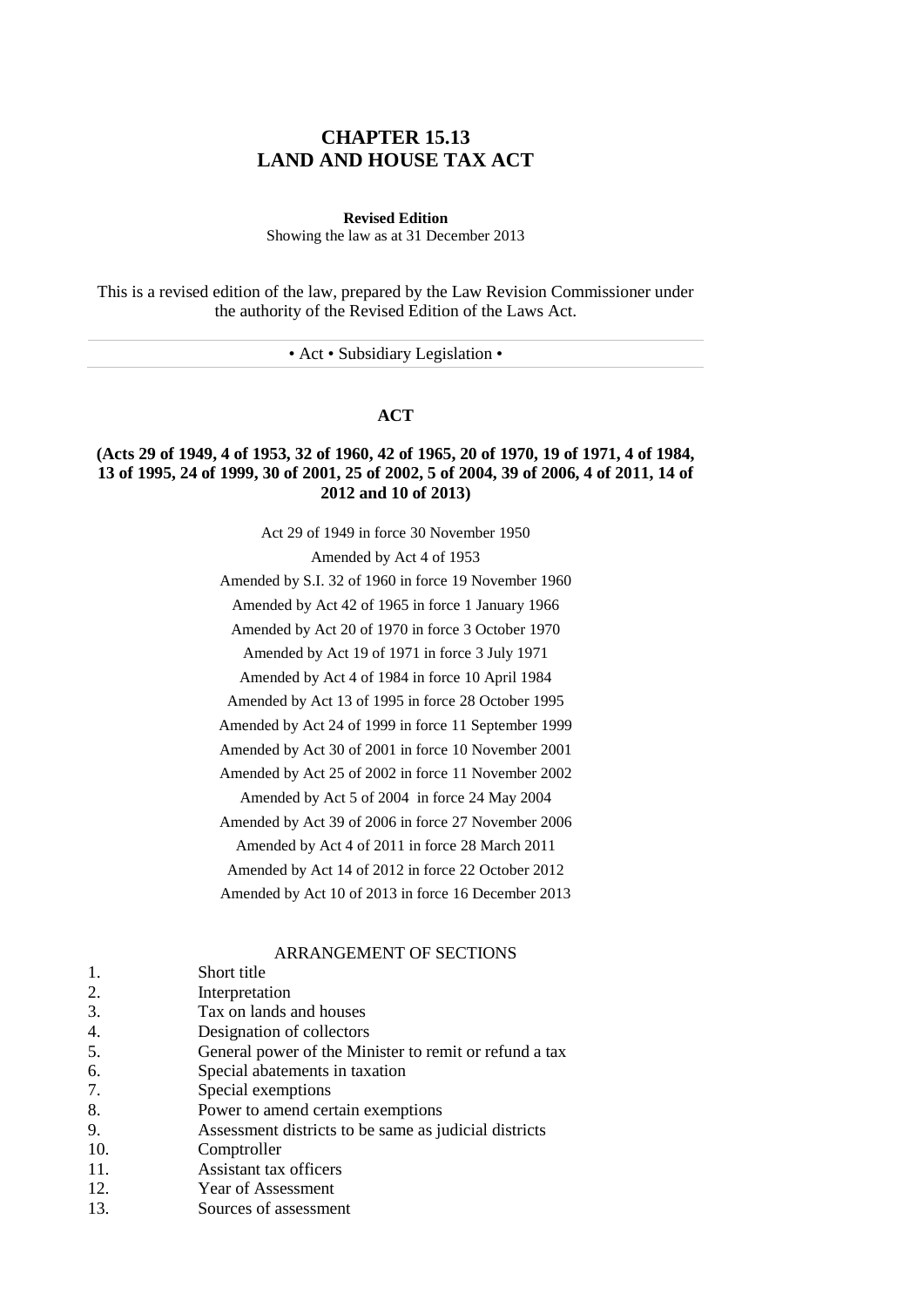| 14.        | Returns to be made on purchase, sale, etc., of property                        |
|------------|--------------------------------------------------------------------------------|
| 15.        | Returns by taxpayer                                                            |
| 16.        | Returns by owners of commercial property                                       |
| 17.        | Power of inspection and survey                                                 |
| 18.        | Assessment of vacant properties                                                |
| 19.        | Market value of residential property                                           |
| 20.        | Market value of commercial property                                            |
| 21.        | Value of combination property                                                  |
| 22.        | Procedure to ensure correctness of returns                                     |
| 23.        | Penalty for wilful acts of evasion                                             |
| 24.        | Penalty for neglect of duty                                                    |
| 25.        | Tax rolls                                                                      |
| 26.        | Inspection of tax roll                                                         |
| 27.        | Notice of Assessment                                                           |
| 28.        | Objection to assessment                                                        |
| 29.        | Decision by Comptroller on objection                                           |
| 30.        | <b>Appeal Commissioners</b>                                                    |
| 31.        | Appeal from decision by Comptroller                                            |
| 32.        | Hearing by Appeal Commissioners                                                |
| 33.        | <b>Right of further Appeal</b>                                                 |
| 34.        | The certified tax rolls to be final evidence of the legality of their contents |
| 35.        | Payment of taxes                                                               |
| 36.        | Receipts to be given for taxes                                                 |
| 37.        | Taxes may be paid to Director of Finance                                       |
| 38.        | Tax ranks as a first privileged claim                                          |
| 39.        | Searches and certified copies of tax rolls                                     |
| 40.        | Exemption from stamp duty                                                      |
| 41.        | Appropriation of penalties                                                     |
| 42.        | Burden of proof                                                                |
| 43.        | Prosecutions to commence within one year                                       |
| 44.        | Indemnity of officers                                                          |
| 45.        | Fine for obstructing execution of legal duties                                 |
| 46.        | Power for altering the times mentioned in Act                                  |
| 47.        | Regulations                                                                    |
| 48.        | Minister may alter forms                                                       |
| Schedule 1 |                                                                                |
| Schedule 2 |                                                                                |

# **CHAPTER 15.13 LAND AND HOUSE TAX ACT**

AN ACT to consolidate the law relating to the management, assessment and collection of tax on land and houses in Saint Lucia.

Commencement [30 November 1950]

# **1. Short title**

This Act may be cited as the Land and House Tax Act.

# **2. Interpretation**

In this Act unless the context otherwise requires—

"**City**" has the same meaning assigned to it under the Castries Corporation Act, 1967 or any Act replacing it;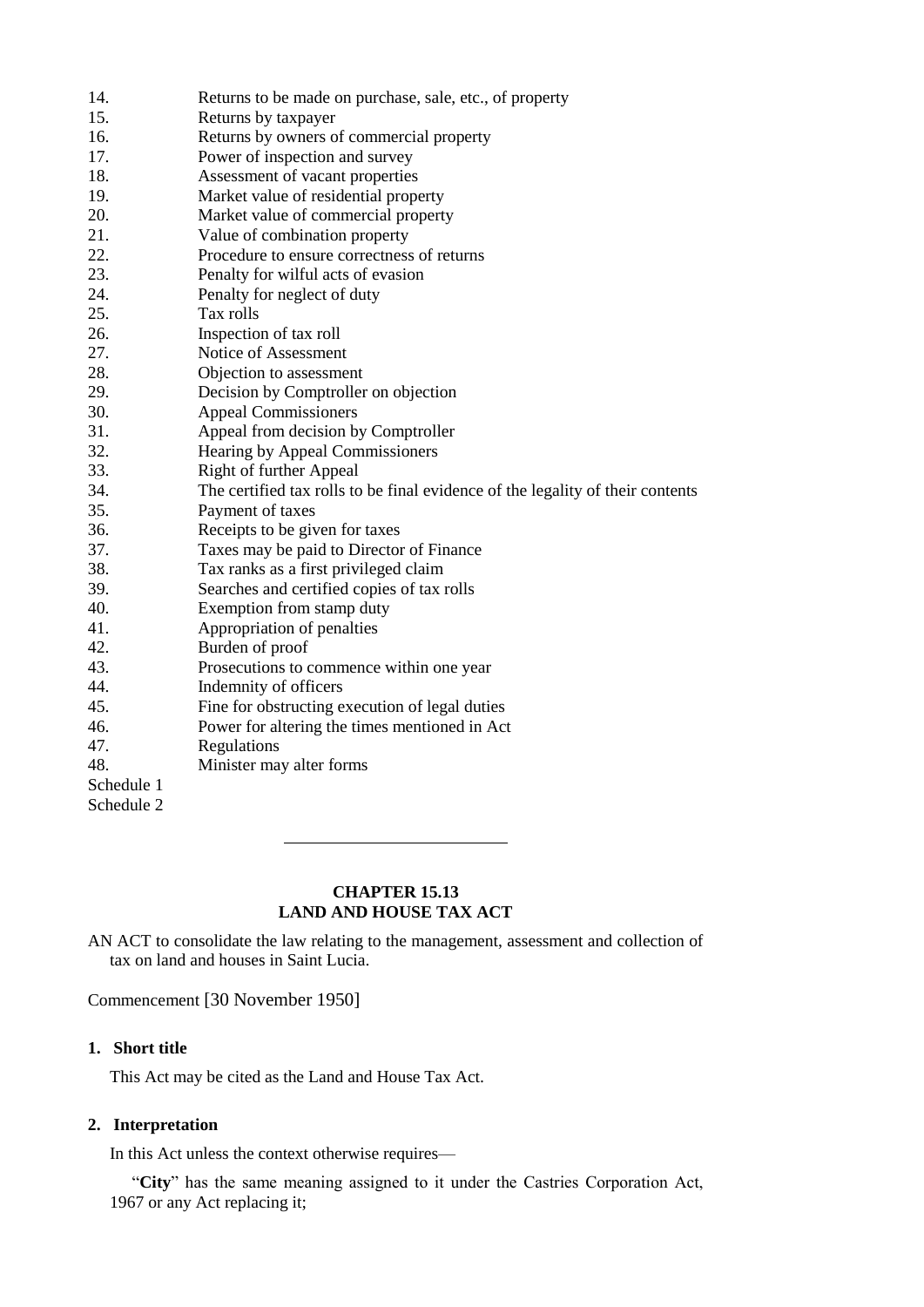"**combination property**" means property used as both residential and commercial property;

"**commercial property**" means any property used predominantly for commercial purposes by the owner, but does not include rental property used primarily for residential purposes;

"**Comptroller**" means the Comptroller of Inland Revenue;

"**house**" includes all buildings whether used as residential, commercial or combination property;

"**land**" means any plantation, estate or other land whatsoever whether cultivated or uncultivated;

**"market value"** means the amount that a property might be expected to realize if it is sold on the open market by a willing seller to a willing buyer dealing with each other at arm's-length;

"**Minister**" means the Minister responsible for finance;

"**owner**" means the owner, lessee, occupier, attorney, manager or any other person in charge or having control of any land or house on 1 January in each year;

"**recognised valuer**" means a person who is a member of the Saint Lucia Society of Quantity and Valuation Surveyors or is a member of any other internationally recognised organisation pertaining to quantity and valuation surveying as approved by the Comptroller;

"**residential property**" means any property used predominantly for dwelling purposes;

"**taxes**" means any tax, rate or impost levied under the authority of this Act.

*(Amended by Acts 24 of 1999, 30 of 2001, 25 of 2002 and 4 of 2011)*

## **3. Tax on lands and houses**

(1) The Comptroller shall annually raise, levy, collect and pay into the Treasury a tax on all immovable property whether land or house—

- (a) situated anywhere in Saint Lucia; and
- (b) included in the tax rolls prepared under the authority of this or any other law,

at such rates as are prescribed in Schedule 2.

(2) The Minister may prescribe different rates of tax payable in respect of such immovable property situated in different parts of Saint Lucia according to—

- (a) whether the property is a residential property;
- (b) whether the property is a commercial property.

(3) The Minister may by notice in the Gazette amend Schedule 2.

*(Substituted by Act 30 of 2001)*

## **4. Designation of collectors**

(1) The Minister may by notice in the Gazette designate any person or local authority as a collector for purposes of this Act.

(2) The person or local authority designated under subsection (1) shall have the same powers and duties as are conferred on the Comptroller by this Act in relation to the collection of taxes on land and house.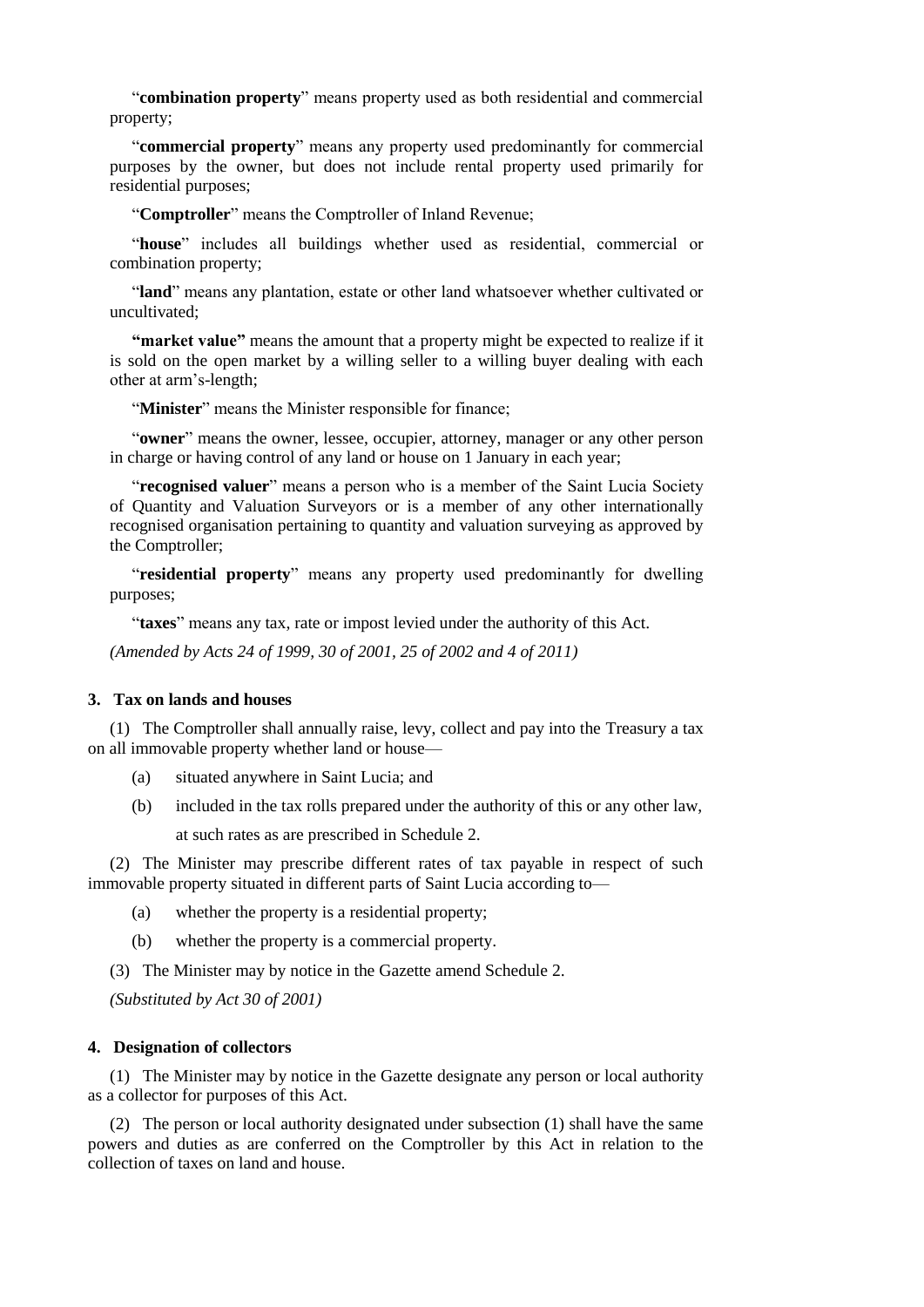(3) The Minister shall provide to the person or local authority designated under subsection (1) such guidelines and other administrative measures as are necessary for the effective and efficient collection of taxes on land and house by that person or local authority.

*(Added by Act 30 of 2001)*

# *Exemptions and Abatements*

## **5. General power of the Minister to remit or refund a tax**

The Minister may remit wholly or in part any tax—

- (a) on the ground of poverty of the person liable to pay the tax;
- (b) where the tax is oppressive; or
- (c) where it seems to him or her to be just and proper so to do.

The power to remit a tax shall include the power to remit any interest, fees or other charges on it.

## **6. Special abatements in taxation**

It is lawful for the Minister to exempt from taxes wholly or in part, for such period and subject to such conditions as may be deemed expedient, any area of land the forest growth on which it is deemed necessary to protect or foster.

# **7. Special exemptions**

(1) The following properties are exempted from the payment of taxes under this Act—

- (a) land and house the property of the Crown in right of Saint Lucia which are either used exclusively for public purposes or which although not so used are not in the possession of any person as tenant, lessee or allottee thereof, or under any agreement whatsoever for the purchase thereof;
- (b) land and house dedicated and used exclusively for public charitable purposes, or for public worship or for educational purposes under the provisions of the Education Act or any Act amending or substituted for the same;
- (c) land and house being the property of a town or village in Saint Lucia, and used exclusively for municipal purposes;
- (d) any building, which in the opinion of the Comptroller, can be used only as a temporary shelter during the day time and not as a permanent dwelling;
- (e) *(deleted by Act 4 of 2011)*;
- (f) a house which, in the special circumstances submitted, the Minister considers should be exempted from the payment of taxes under this Act;
- (g) any land or any house which is the property of the University College of the West Indies in Jamaica;
- (h) *(deleted by Act 14 of 2012)*;
- (i) *(deleted by Act 14 of 2012)*;
- (j) *(deleted by Act 14 of 2012)*;
- (k) for a period of 3 years, any new commercial property completed after 1 April 2001.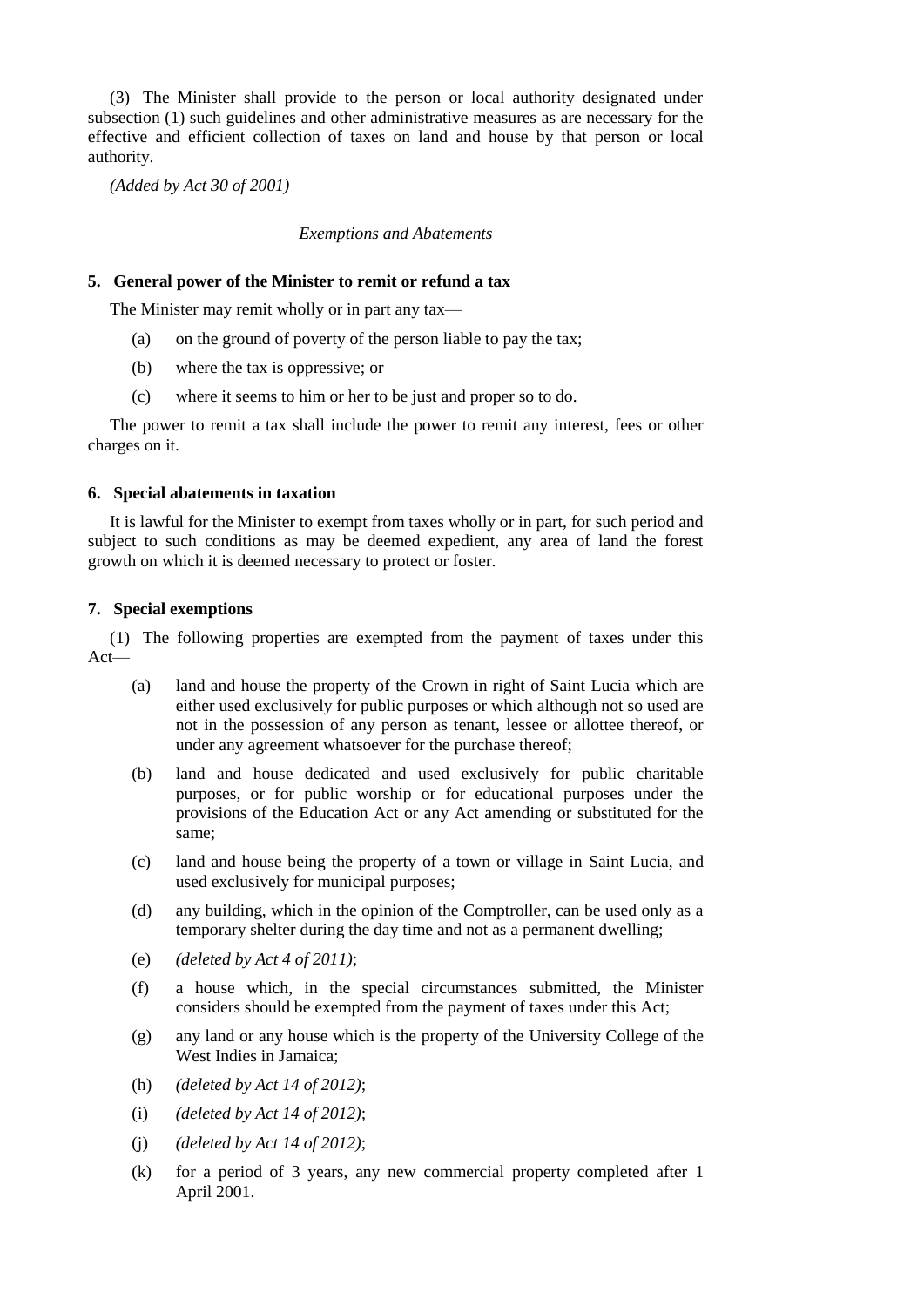(2) The following persons are entitled to exemptions from taxes provided for in accordance with this subsection—

- (a) an owner whose residential property has an assessed market value of less than \$200,000.00 is exempted from the payment of taxes.
- (b) an owner whose residential property has an assessed market value of \$200,000.00 or more is entitled to a waiver of taxes on the first \$200,000.00 assessed market value of the residential property. *(Amended by Acts 30 of 2001, 5 of 2004 and 39 of 2006, substituted by 14 of 2012 and 10 of 2013)*
- (3) For the purposes of subsection (2) **"owner"** means a person holding legal title to the residential property whether singly or jointly. *(Inserted by Act 14 of 2012)*

## **8. Power to amend certain exemptions**

The Minister may by order in the Gazette, amend the rates under section 7(i). *(Inserted by Act 30 of 2001)*

## **9. Assessment districts to be same as Judicial Districts**

For the purposes of assessment Saint Lucia shall be divided into districts, and such districts shall be the judicial districts of Saint Lucia as constituted under the District Courts Act or any Act amending or substituted for the same.

### **10. Comptroller**

The Minister may appoint a Comptroller, whose duty shall be to make assessments for taxes throughout Saint Lucia in accordance with the provisions of this Act. *(Amended by Act 4 of 2011)*

### **11. Assistant tax officers**

(1) The Public Service Commission may appoint assistant tax officers for the purpose of this Act.

(2) The Comptroller may, in relation to any matter or class of matter, delegate to any assistant tax officer employed in carrying out the provisions of this Act, any powers, functions or duties conferred or imposed on the Comptroller by this Act other than—

- (a) the power of delegation conferred by this section; and
- (b) the power to raise and levy tax on lands and houses conferred under section 3.

(3) Any delegation made under this section may be revoked at any time by the Comptroller and no delegation shall prevent the exercise of such powers, duties or functions by the Comptroller himself or herself.

*(Substituted by Act 30 of 2001)*

*Assessment and Preparation of Tax Rolls*

### **12. Year of Assessment**

Every assessment shall be made as on 1 January for the ensuing year.

### **13. Sources of assessment**

(1) The Comptroller shall make assessment for taxes on the basis of the following—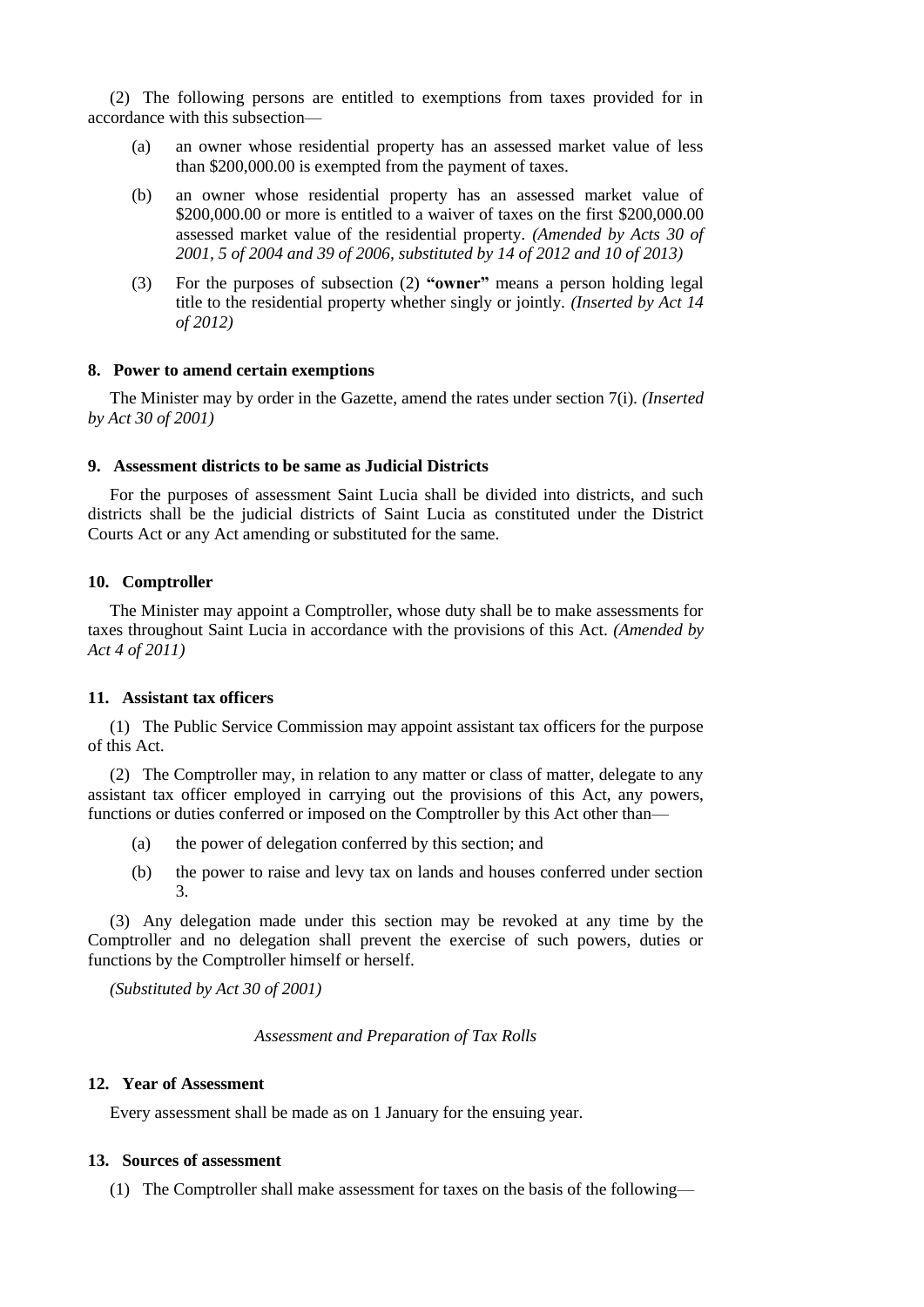- (a) the market value in relation to commercial property or residential property;
- (b) where a property is used as both a residential property and commercial property;
- (c) the tax rolls of the preceding year;
- (d) information given by the Registrar of Lands, Register of Deeds and Mortgages or by any owner under the provisions of this Act;
- (e) any other lawful source.

### *(Substituted by Act 4 of 2011)*

(2) An owner of a commercial property shall, prior to any period which may be specified by the Comptroller by notice to the owner, cause a valuation to be made of his or her commercial property by a recognised valuer and shall submit such valuation to the Comptroller for purposes of subsection (1)(b).

(3) The period referred to is any period of assessment determined by the Comptroller.

*(Substituted by Act 30 of 2001)*

## **14. Returns to be made on purchase, sale, etc., of property**

(1) Any person who shall—

- (a) become the owner of any land, or house, or both whether by purchase, gift, deed, parol or in any other manner whatsoever;
- (b) dispose of any land, or house, or both whether by purchase, gift, deed, parol or in any other manner whatsoever;

shall, within 30 days after he or she has become the owner or disposer of the same, make a return in writing thereof to the Comptroller. Such return shall contain a true and correct statement of the description, situation, extent and market value of the said land or house or both and submission of the commercial property valuation in accordance with section 13(2) is satisfaction of this requirement. *(Amended by Act 4 of 2011)*

(2) Any person who shall erect, add to or otherwise substantially increase the value of any house, shall within 30 days thereafter, make a return in writing thereof to the Comptroller. Such return shall contain a true and correct statement of the description, situation and value of the same. *(Amended by Acts 30 of 2001 and 4 of 2011)*

# **15. Returns by taxpayer**

If for any reason the Comptroller should consider it advisable or expedient for the purpose of procuring any information he or she may deem necessary for any assessment he or she may, at any time, deliver or cause to be delivered to the owner, or in his or her absence from Saint Lucia, to the person in charge of any land or house, or both, a notice in writing, calling upon him or her to deliver to him or her within 30 days from the receipt thereof a return containing the particulars required by the last preceding section of this Act. *(Amended by Act 30 of 2001)*

## **16. Returns by owners of commercial property**

(1) Where an owner of commercial property makes a return in compliance of section 13, the Comptroller may accept such return and make an assessment in accordance therewith.

(2) Where the Comptroller is not satisfied that the return furnished by any owner of commercial property is true and correct, he or she may make an assessment to the best of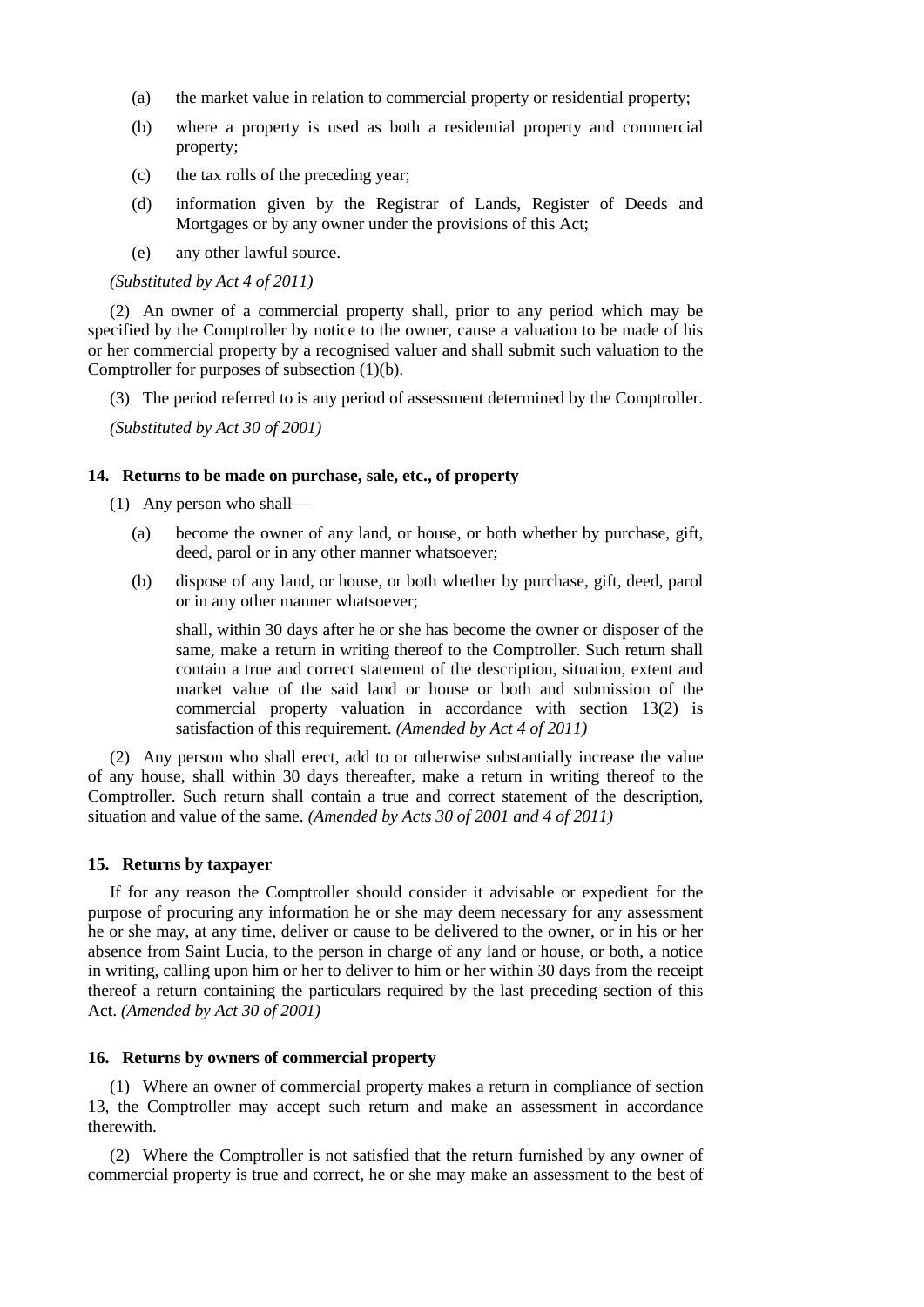his or her judgement and to that end, he or she may cause a valuation to be made of the said property.

(3) The provisions of section 17 shall apply with the necessary modifications.

*(Inserted by Act 30 of 2001)*

## **17. Power of inspection and survey**

(1) If the Comptroller requires an inspection or survey of any land or premises for the purposes of assessing the same under this Act, he or she may issue a notice of his or her requirements and cause the same to be served upon the owner, and thereupon the Comptroller, or any surveyor or other person authorised in writing by such Comptroller, may at all reasonable times mentioned in the notice go upon and inspect or survey all lands and premises belonging to such owner, and the owner shall upon the requisition of the Comptroller point out to the Comptroller, or to the surveyor, or (upon his or her presenting his or her written authority) to any such other person authorised as aforesaid, what houses and land are in the possession of such owner, and the boundaries of the said land.

However, the Minister's sanction shall first be obtained by the Comptroller in all cases where any survey is required.

In addition, the owner of any land or premises surveyed shall be entitled to compensation for any damage or loss sustained by reason of such survey, and the amount of such compensation shall be assessed by the Minister, upon proof to their satisfaction of such damage or loss, and shall be paid by the Director of Finance and Planning under the Minister's warrant to the owner of such land or premises.

(2) The Comptroller or any surveyor acting under his or her authority may require production to them respectively of all plans and documents relating to the land surveyed or about to be surveyed, which are in the custody or power of any person interested in the said land, and any person who shall refuse or wilfully neglect to produce or who shall conceal such plans or documents within 7 days after any demand made for their production by the Comptroller or such surveyor as aforesaid, is liable to a fine not exceeding \$48.

(3) Where the result of any inspection or survey made under the authority of this section, proves that the land and premises actually belonging to the owner exceeds the area specified in any return at any time made by such owner under the provisions and expenses of the said inspection or survey shall be paid by the owner. In all other cases they shall be paid by the Government.

(4) Proceedings taken under this section shall not exonerate any owner from his or her liability to any penalty under this Act.

*(Amended by Act 30 of 2001)*

## **18. Assessment of vacant properties**

Where the occupant of land or house liable to be charged with taxes shall be absent and the owner is unknown to the Comptroller, or where, from any cause land or house taxable as aforesaid shall not have been returned, the Comptroller shall, to the best of his or her information and judgment after inquiry or inspection, assess the said house or land. *(Amended by Act 30 of 2001)*

## **19. Market value of residential property**

The market value of residential property for the purpose of assessment of taxes shall be its market value.

*(Substituted by Act 4 of 2011)*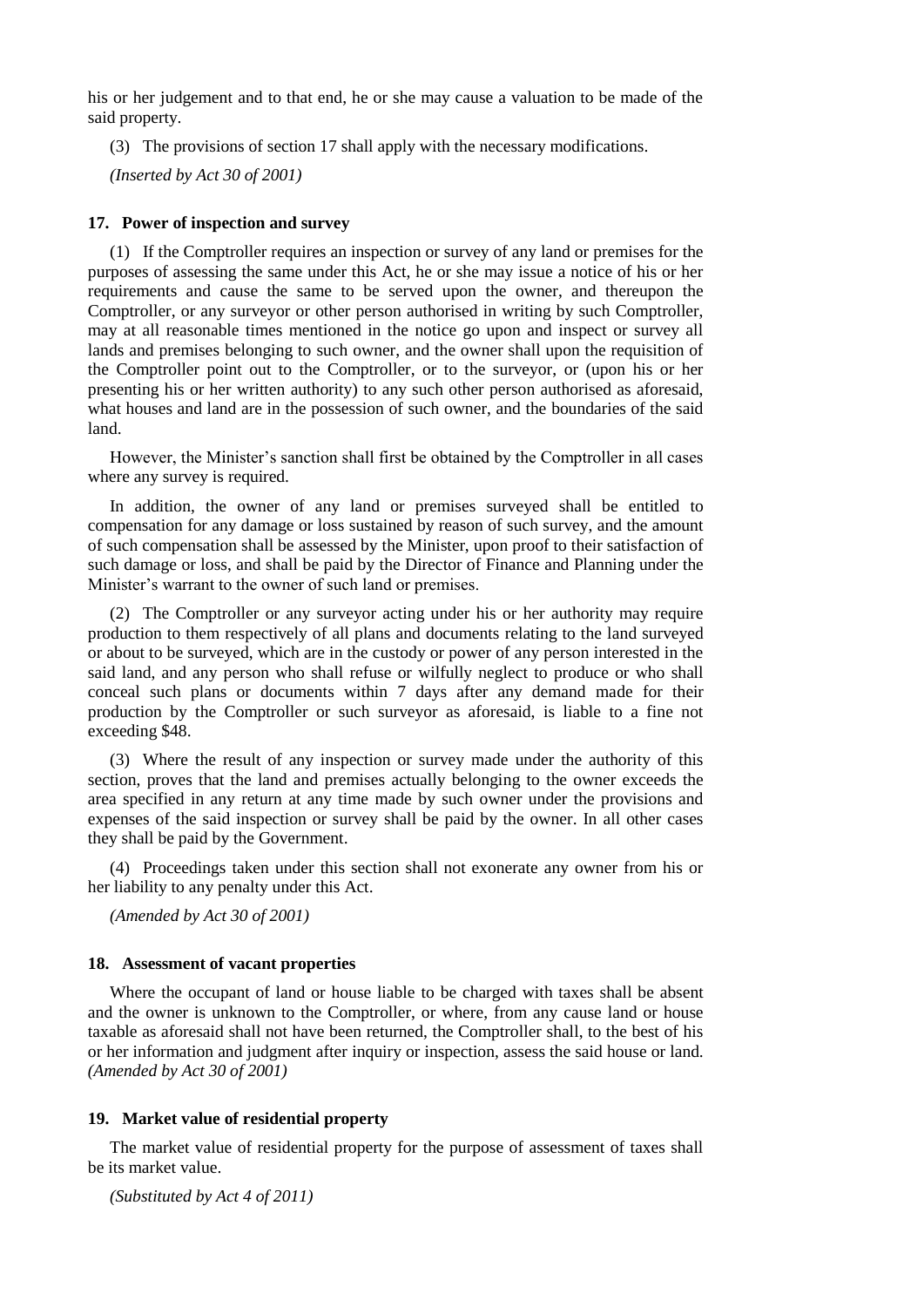## **20. Market value of commercial property**

The market value of commercial property for the purpose of assessment of taxes shall be the assessed value declared by the owner under section 13 and approved by the Comptroller under this Act. *(Inserted by Act 30 of 2001)*

### **21. Value of combination property**

The Comptroller shall make a determination of the apportionment of the assessed tax due on a combination property. *(Inserted by Act 30 of 2001)*

### **22. Procedure to ensure correctness of returns**

It is lawful for the magistrate of any district, on application from the Comptroller, to summon any person to appear before such magistrate at the magistrate's court or other place to be mentioned in the summons at any time for the purpose of giving such information on oath as may be wanted by the Comptroller and of procuring such a return as is by this Act required, and for that purpose, to issue to any server a summons, which shall be served, either personally or by leaving a copy of it at the place of abode of the party summoned, at least 5 days before the day named for his or her attendance. *(Amended by Act 30 of 2001)*

## **23. Penalty for wilful acts of evasion**

If any person fails to attend in obedience to a summons served on him or her under the provisions of this Act or attending under such summons wilfully refuses to answer such questions as may be asked of him or her by a magistrate, or if any person required to make any return under this Act shall, without lawful excuse, refuse or neglect to make the return, in order to evade giving an account of any house or land possessed by him or her, or whereof an account is required of him or her under this Act, or if any person wilfully makes an incorrect return, he or she is liable to a fine not exceeding \$250.

### **24. Penalty for neglect of duty**

If any person specially appointed by the Comptroller neglects or refuses to perform any duty required of him or her by this Act, he or she is liable to a fine not exceeding \$50. *(Amended by Act 30 of 2001)*

## *Preparation of Tax Rolls*

# **25. Tax Rolls**

(1) The Comptroller shall make out a tax roll in alphabetical order of every person assessed, adding a description of each property assessed, the value of such assessment and the tax imposed thereon.

(2) The tax roll prepared and maintained under subsection (1) shall be constituted in such form as the Comptroller may determine and shall be open to inspection at all reasonable times by any person wishing to inspect it.

(3) On application in writing and on payment of the prescribed fee, the Comptroller shall supply to any person, in such form as the Comptroller determines, a certified copy of any entry made on the tax roll.

- (4) The Comptroller may amend the tax roll by—
	- (a) inserting the name of any person claiming and entitled to have his or her name inserted as owner of property;
	- (b) inserting the name of any person who—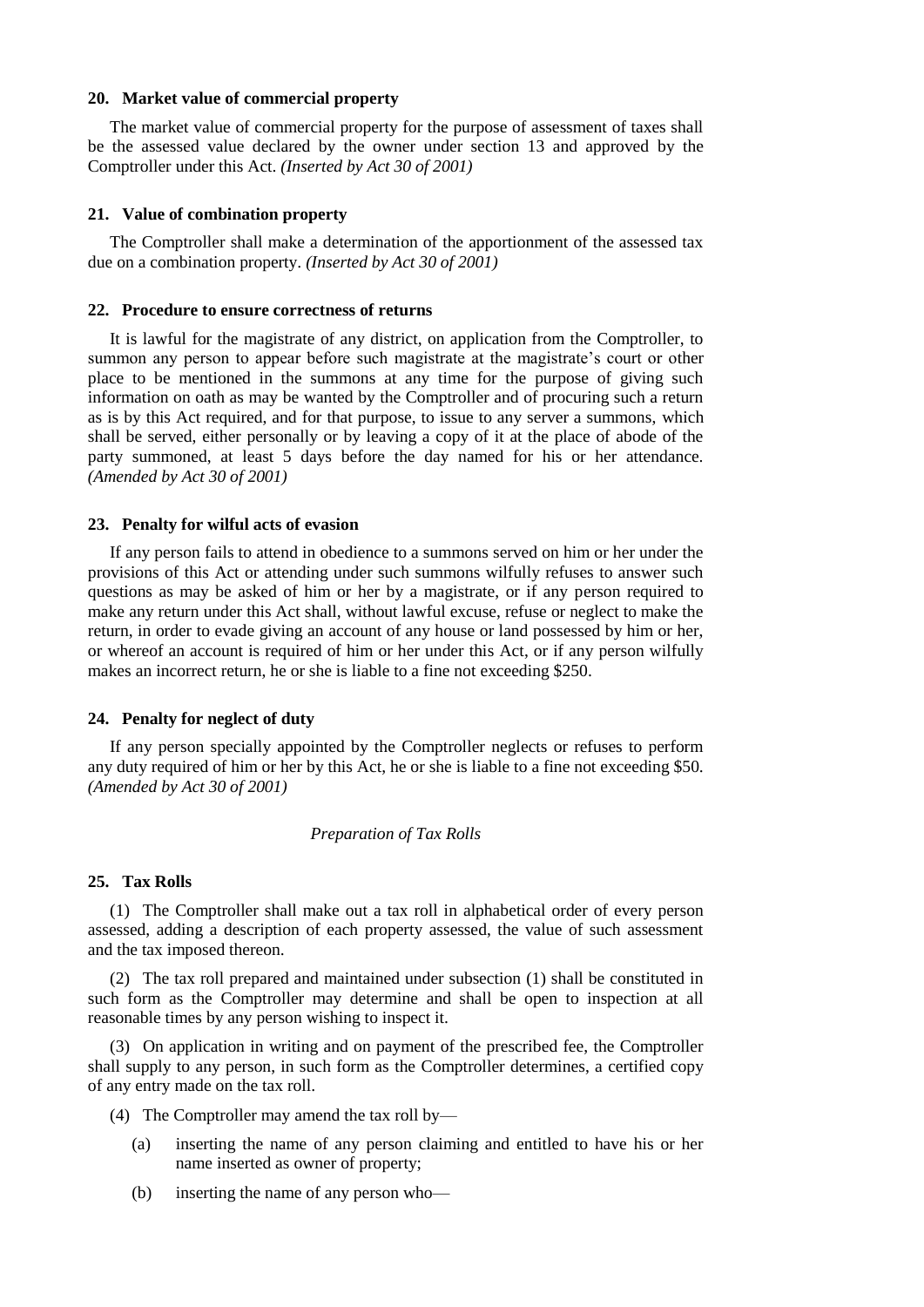- (i) is liable to tax but whose name has been omitted from the roll, or
- (ii) has since the preparation of the roll is liable to tax;
- (c) deleting the name of any person who is not liable to tax;
- (d) varying the amount of tax if it appears to the Comptroller that owing to any error in entering that amount in the roll or a tax assessment notice the amount has been understated or overstated:
- (e) inserting any property and the particulars in respect thereof required by this section which through error or for any other reason has been omitted therefrom;
- (f) making such other alterations as are necessary for securing compliance with this section.

*(Inserted by Act 30 of 2001)*

### **26. Inspection of Tax Roll**

Every magistrate shall on or before 1 August cause to be affixed in a conspicuous position at each police station in his or her district a notice showing the date on and after which the Tax Roll for that district will be available for inspection by the public at the Treasury.

### **27. Notice of Assessment**

A notice of assessment shall be made and issued to the person liable to pay the tax, in such form as the Comptroller may approve. *(Amended by Acts 20 of 1970, 30 of 2001 and 25 of 2002)*

## *Objection and Appeals*

### **28. Objection to assessment**

(1) Any person who is aggrieved by an assessment by the Comptroller made on him or her may, by notice in writing to the Comptroller within 30 days after the date of service of the notice of assessment or determination, or within such further time as the Comptroller may for good cause allow, object to the assessment.

- (2) Where the assessment is—
	- (a) an additional assessment; or
	- (b) a reduced assessment which in part imposes a fresh liability,

the person assessed shall have no further right of objection than he or she would have had if that assessment had not been made except to the extent to which that assessment has imposed a fresh liability on him or her.

(3) An objection shall specify particulars of the grounds on which it is made.

*(Substituted by Act 30 of 2001)*

### **29. Decision by Comptroller on objection**

(1) The Comptroller shall consider any valid objection made under section 28 and may either disallow it or allow it either wholly or in part and shall, by notice in writing, inform the objector of his or her decision.

(2) If a decision of the Comptroller in determining an objection requires the reduction of or an increase in, an assessment, the Comptroller shall issue a notice of the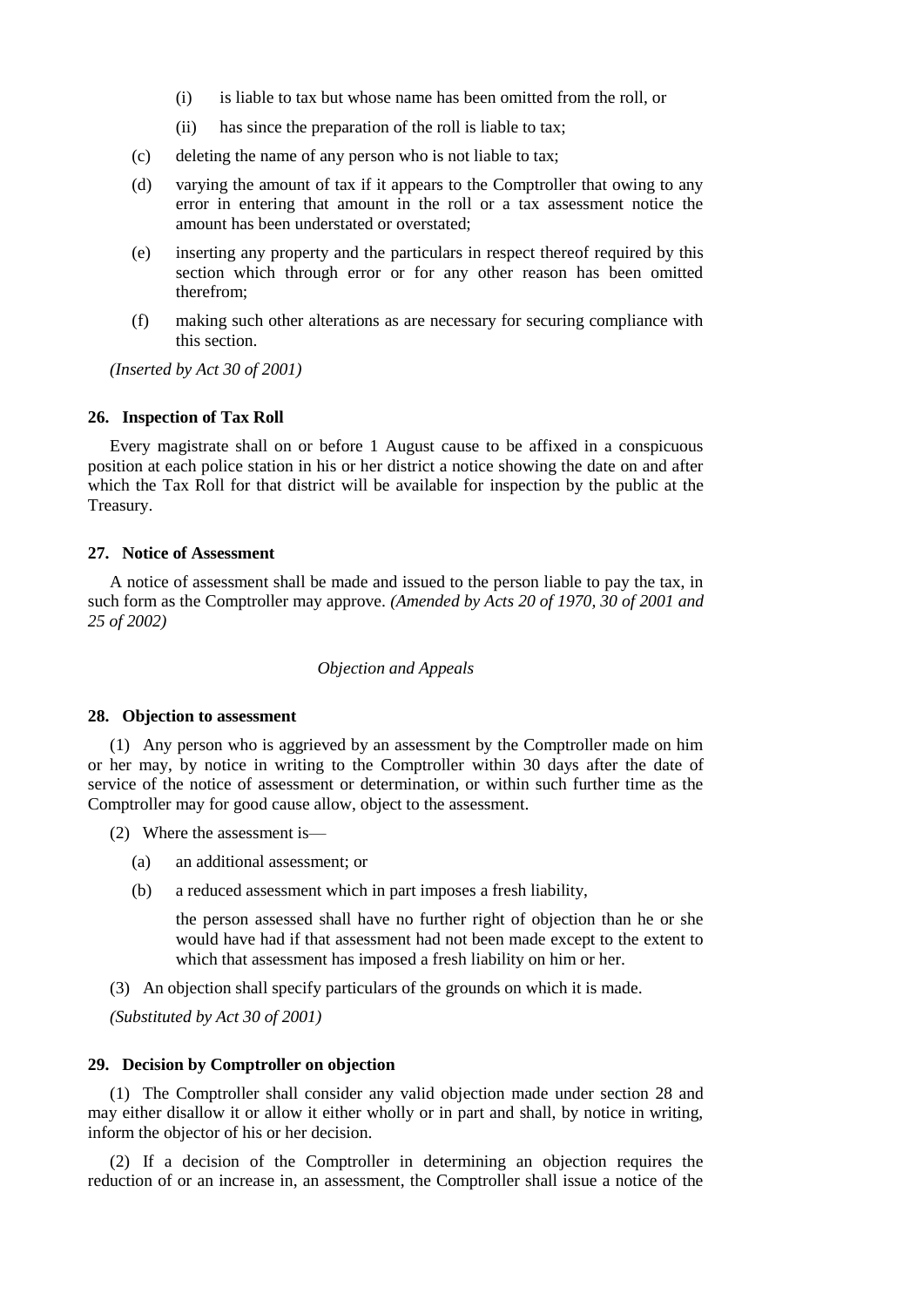reduction or increase in the assessment to the person assessed, together with the notice of his or her decision or as soon as is practicable.

*(Substituted by Act 30 of 2001)*

# **30. Appeal Commissioners**

(1) For the purposes of this Act, there shall be a tribunal of appeal commissioners established and regulated in accordance with this section.

(2) The appeal commissioners shall comprise such persons as may be appointed by the Cabinet.

(3) Cabinet shall appoint one of the commissioners to be chairperson and another to be deputy chairperson and any meeting of the appeal commissioners shall comprise the chairperson and 2 other members.

(4) In the absence of or inability of the chairperson to act, a meeting of the appeal commissioners shall comprise the deputy chairperson and 2 other members.

(5) Every decision of the appeal commissioners shall be given under the signature of the chairperson presiding at the meeting.

(6) The Cabinet shall appoint a secretary to the appeal commissioners, and any notice or correspondence, other than decisions of the commissioners, may be issued and signed by the secretary.

(7) At any hearing by the appeal commissioners, in the event of a division of opinion, the decision of the majority shall prevail.

(8) The appeal commissioners shall have—

- (a) the power to summon to attend at the hearing of an appeal any person who in its opinion is or might be able to give evidence respecting the appeal;
- (b) power, where any person is so summoned, to examine him or her on oath or otherwise;
- (c) power to require any person to provide any additional information that appeal commissioners may consider necessary for the purpose of the appeal;
- (d) all the powers of a court with regard to the enforcement of attendance of witnesses, hearing evidence on oath and punishment for contempt;
- (e) power to postpone or adjourn the hearing of an appeal where the appeal commissioners are satisfied that, for any reasonable cause, either party to the appeal has been prevented from attending on the date fixed for such hearing; and
- (f) power to determine the procedure to be followed in an appeal.

*(Substituted by Act 30 of 2001)*

## **31. Appeal from decision by Comptroller**

(1) Any person (hereinafter referred to as "the appellant") who is aggrieved by a decision of the Comptroller may, by notice of appeal, appeal to the appeal commissioners.

(2) A notice of appeal, a copy of which shall be lodged with the Comptroller, shall be made in writing and shall be lodged with the secretary to the appeal commissioners within 30 days of the date of service of—

- (a) the Comptroller's decision on the objection; or
- (b) the Comptroller's determination in relation to any other matter from which an appeal may be made,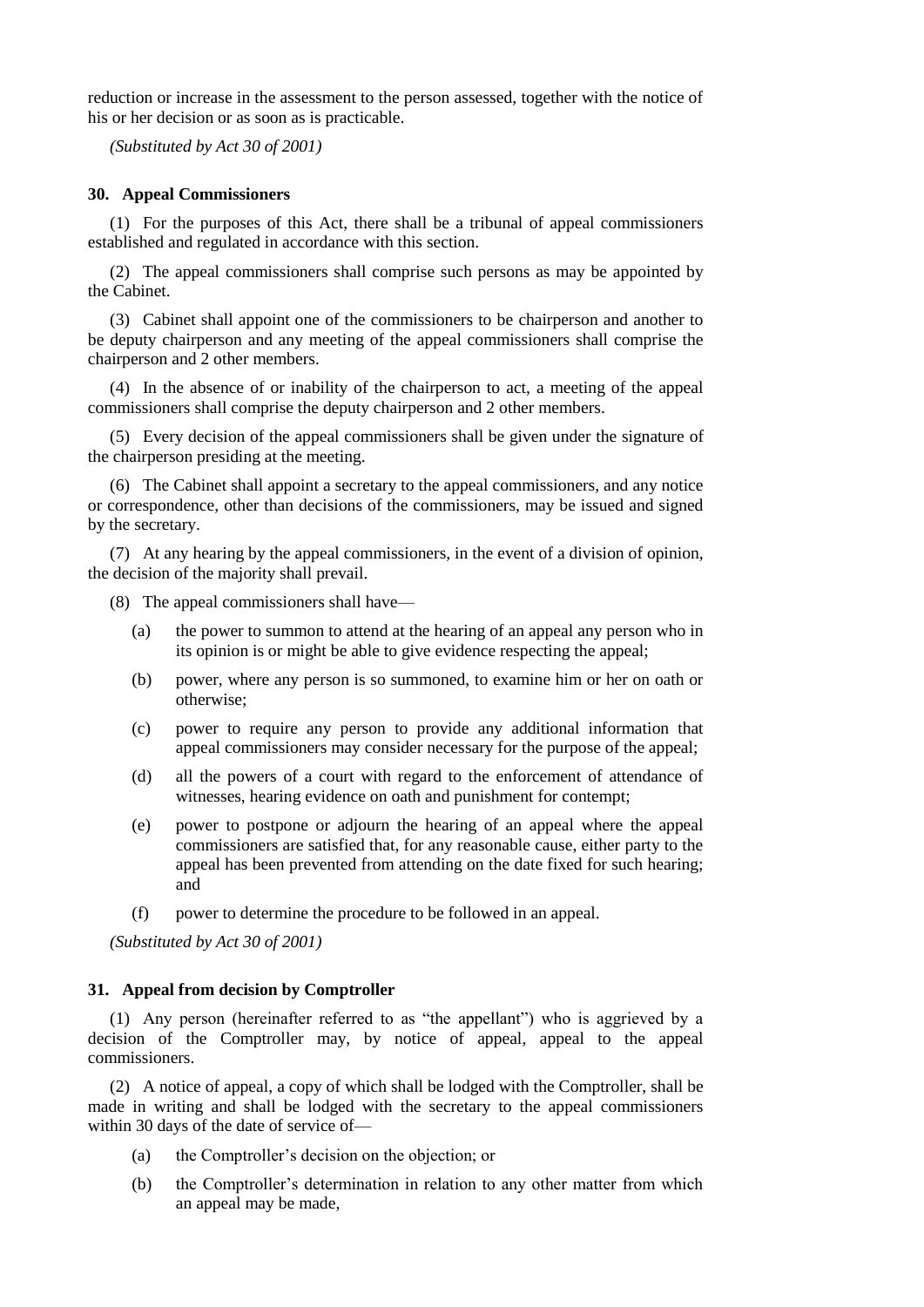or within such further time as the appeal commissioners may for good cause allow.

*(Substituted by Act 30 of 2001)*

# **32. Hearing by Appeal Commissioners**

(1) Upon every hearing of an appeal, the appeal commissioners may confirm, increase or order the reduction of any assessment or make such other order as they deem fit.

(2) On any appeal to which this section relates both the appellant and the Comptroller shall bear their own costs except where the appeal commissioners otherwise direct.

(3) On any appeal the burden of proof shall lie upon the appellant.

(4) At least 30 days before the date fixed for the hearing of an appeal, the secretary to the appeal commissioners shall, by notice in writing, advise the appellant and the Comptroller of the date on, and the place at which the appeal has been set down for hearing.

(5) At every hearing by the appeal commissioners the appellant and the Comptroller shall be entitled to appear in person or by a representative.

(6) The hearing of an appeal by the appeal commissioners shall not be public unless the chairperson of the appeal commissioners so directs on application by the appellant and in any case where such a direction is made the obligation as to secrecy imposed by section 7 shall cease to apply.

(7) The chairperson of the appeal commissioners may authorise the publication of the decision on any appeal but the publication shall be in such manner as not to disclose the identity of the appellant.

*(Substituted by Act 30 of 2001)*

## **33. Right of further Appeal**

(1) The Comptroller or the appellant may, within 30 days appeal to the High Court from any decision of the appeal commissioners which involves a question of law, including a question of mixed fact and law.

(2) The Comptroller or the appellant may within 30 days appeal to the Court of Appeal from any decision of the High Court (being a decision of the High Court on an appeal from the appeal Commissioners) which involves a question of law, including a question of mixed fact and law.

(3) On any further appeal to which this section relates the High Court or the Court of Appeal, as the case may be—

- (a) may confirm, increase or order the reduction of any assessment;
- (b) may make such other order as it deems fit; and
- (c) may make such order as to costs as it deems fit.

*(Inserted by Act 30 of 2001)*

## **34. The certified Tax Rolls to be final evidence of the legality of their contents**

The amount of the taxes to be collected under this Act, except in cases where it may be otherwise specially directed, shall be ascertained from the several tax rolls certified and signed as hereinbefore provided, and the said tax rolls, subject to the provisions of the next section hereof, is deemed final and conclusive.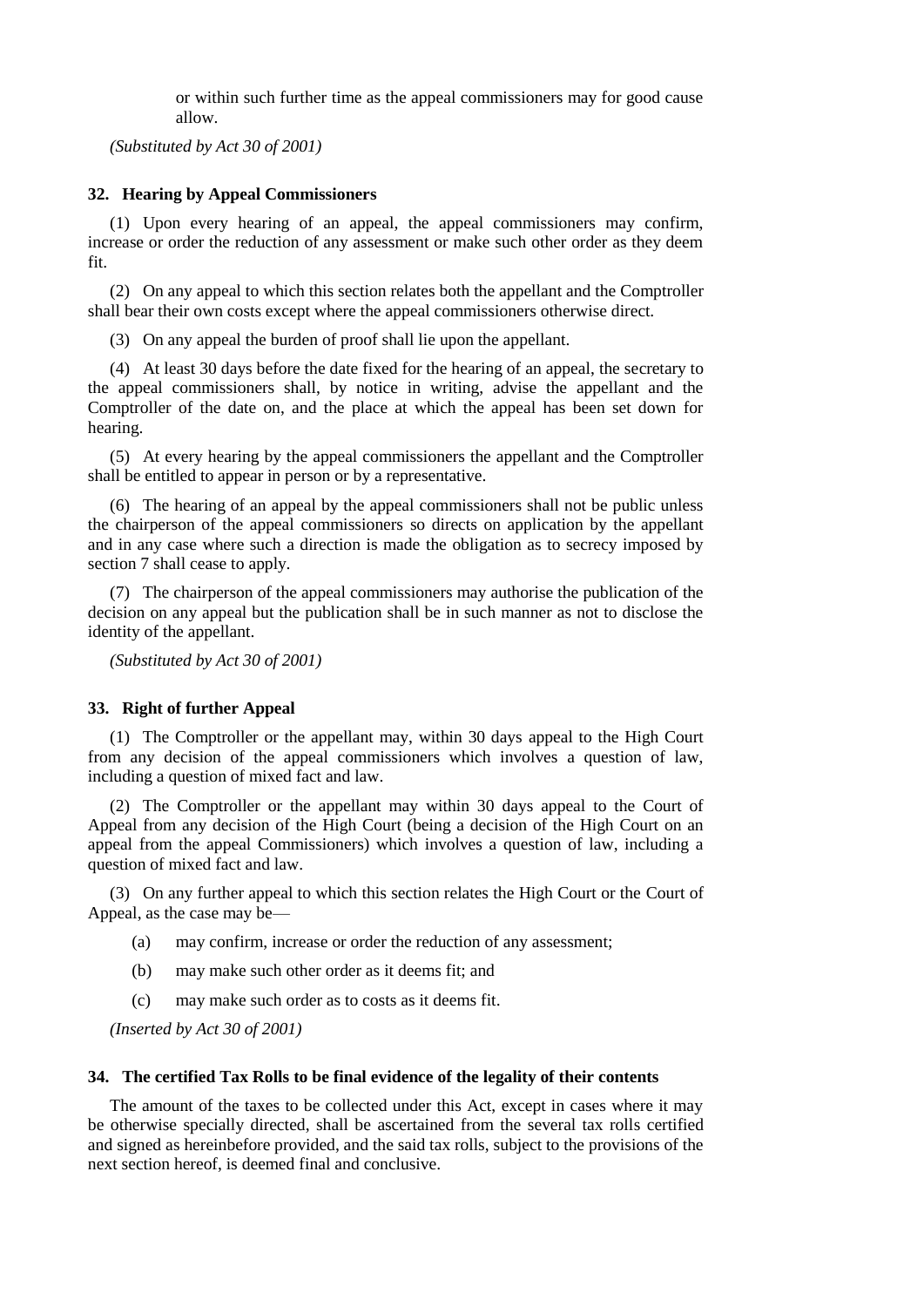# *Payment of Taxes*

## **35. Payment of taxes**

(1) The tax assessed and charged is due and payable within thirty days of the date of the notice of assessment.

(2) The taxes payable in any year shall be paid by the person liable to pay them and all such taxes shall be paid to the Comptroller or to any designated collector.

(3) The tenants, occupiers, receiver, attorney, manager, or any other person in charge or having the control of all houses or lands liable to be taxed by virtue of this Act, are hereby empowered to pay the tax assessed upon such houses or lands and the tenants or occupiers are hereby allowed to deduct the amount of the tax paid by them out of the rent which may then be due or may thereafter become payable in respect of such houses or lands together with compensation for all actual loss suffered in consequence of any execution or other legal proceedings.

*(Substituted by Act 25 of 2002)*

### **36. Receipts to be given for taxes**

The Comptroller shall grant to the person making payment of any taxes a printed receipt for the same under his or her hand from a numbered counterfoil book. *(Amended by Act 4 of 2011)*

#### **37. Taxes may be paid to director of finance**

It is lawful for the Comptroller to receive payment of taxes for the year.

*(Amended by Act 30 of 2001 and Act 4 of 2011)*

## *Recovery of Taxes*

#### **38. Tax ranks as a first privileged claim**

(1) All taxes together with the interest accrued thereon and costs shall rank by privilege without registration upon the proceeds of the movables which according to the provisions of this Act may be taken in execution for the same, as well as upon the proceeds of the movable or immovable property in respect of which the said taxes are due, prior to all claims except law costs and debts due to the Crown.

However, only the rates or taxes payable for the year of sale if payable at the time of sale and their accessories and the rates or taxes payable for the year preceding the year of sale and their accessories shall be entitled to such priority.

(2) After February in any year the taxes for the preceding year shall be deemed to be judgment debts due by the persons assessed, as defendants, in favour of the Comptroller, as plaintiff, and shall be payable to the Comptroller together with a further sum by way of interest, equal to 2% of the amount of taxes due, for every period of 3 months or part thereof computed from the 1 March until paid, with costs; and execution for the recovery of the same may be issued on the written application of the Comptroller as hereinafter provided. *(Amended by Act 4 of 2011)*

(3) A certificate under the hand of the Comptroller stating the amount of any unpaid tax and the date it became due, may be registered like a judgment in the Registry of Deeds and Mortgages and with like effect and after the satisfaction of this judgment a certificate of payment thereof under the hand of the Comptroller may be registered in the Registry of Deeds and Mortgages and shall have the effect of discharging this; such certificate shall be registered free of charge. *(Amended by Act 4 of 2011)*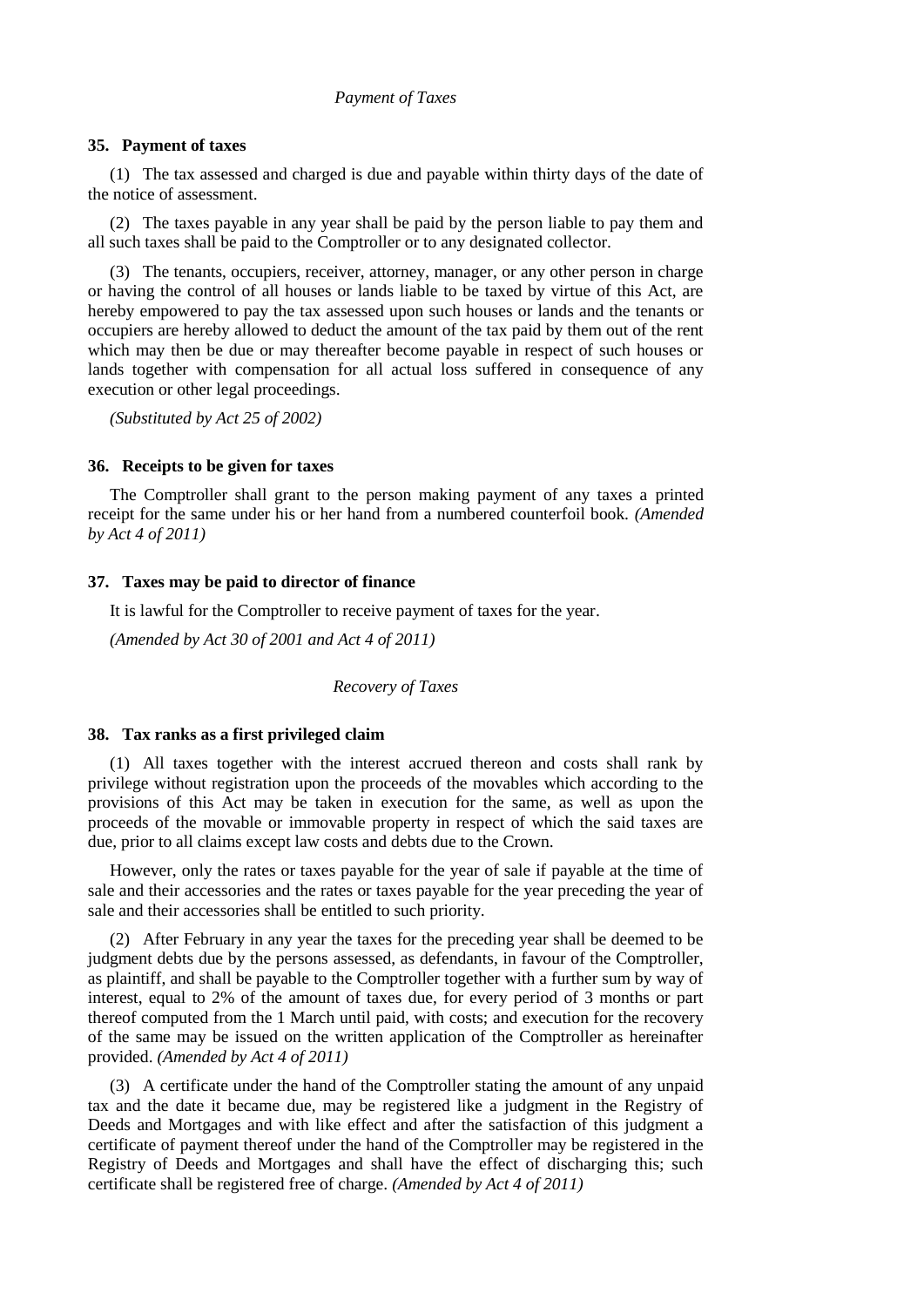(4) The Comptroller shall, on or before 15 February, notify in the Gazette, and in a local newspaper, if any, that after February movables may be taken in execution and sold for taxes unpaid after the last day of February. On or before 17 February or so soon thereafter as practicable the Comptroller shall cause a copy of such notification to be affixed to an outer door of each Church (subject to the permission of the Incumbent or Curé), district court, police station and sub-collector's office in the towns and villages. *(Amended by Act 4 of 2011)*

(5) The Comptroller shall on or before 15 March notify in the Gazette that after March buildings which are movables, land, and land with immovable buildings thereon, may be taken in execution and sold for any taxes unpaid after 31 March. On or before 17 March, or so soon thereafter as practicable, the Comptroller shall cause a copy of such notification to be affixed as directed in the last preceding subsection. *(Amended by Act 4 of 2011)*

(6) The failure to publish or affix or serve any of the foregoing notices shall not affect the exigibility of any unpaid tax.

(7)

- (a) Execution on movables may be made at any time after February for any unpaid rate under a writ of execution issued by the Comptroller to the clerk of the district court in the district in which the assessment was made, on the movables of the defendant or on the movables which may be found upon the property in respect of which the rate or tax is due. But execution on buildings which are movables shall only be made after 31 March. *(Amended by Act 4 of 2011)*
- (b) The writ may be issued against one or more defendants, or one or more movable buildings, and shall be sufficient authority for any bailiff of a district court or any police constable, or other person directed by the clerk of the Court to collect any sum thereunder payable or to proceed to seizure and sale by way of execution.
- (c) In respect to any property seized, any such writ is deemed to be returnable in the district court to which it was issued, at any time within 6 weeks of the seizure of such property.

(8) In all cases where default has been made by several persons it is sufficient for the purposes of seizure and sale for the Comptroller to attach to any writ a list signed by him or her setting out the names of such defaulters, or indicating the movable buildings and the amount of taxes and fines and other sums due by or in respect of such persons or buildings respectively. *(Amended by Act 4 of 2011)*

(9) Any unpaid surplus of the proceeds of the sale of movables, remaining after deduction of the whole amount exigible under the writ of execution in the district court, shall be paid to the person in whose possession the movables were when the seizure was made. If there is a claim to such surplus which is admitted by the person against whom the seizure was made, it shall be paid to the claimant; but if the claim is contested the surplus shall be retained subject to the decision of the district court in which the writ of execution was issued.

(10)

(a) Execution on land only or on land together with immovable buildings thereon may be made at any time after March for any unpaid rate or tax under a writ of execution issued by the Comptroller to the Sheriff, and the proceeds of sale shall after deduction by the Sheriff of the rates and taxes due, with interest, costs and expenses, be returned in the Supreme Court for distribution among the persons, and their creditors, who according to the record and the claims filed setting out and proving ownership, are judicially held to be entitled to the same. *(Amended by Act 4 of 2011)*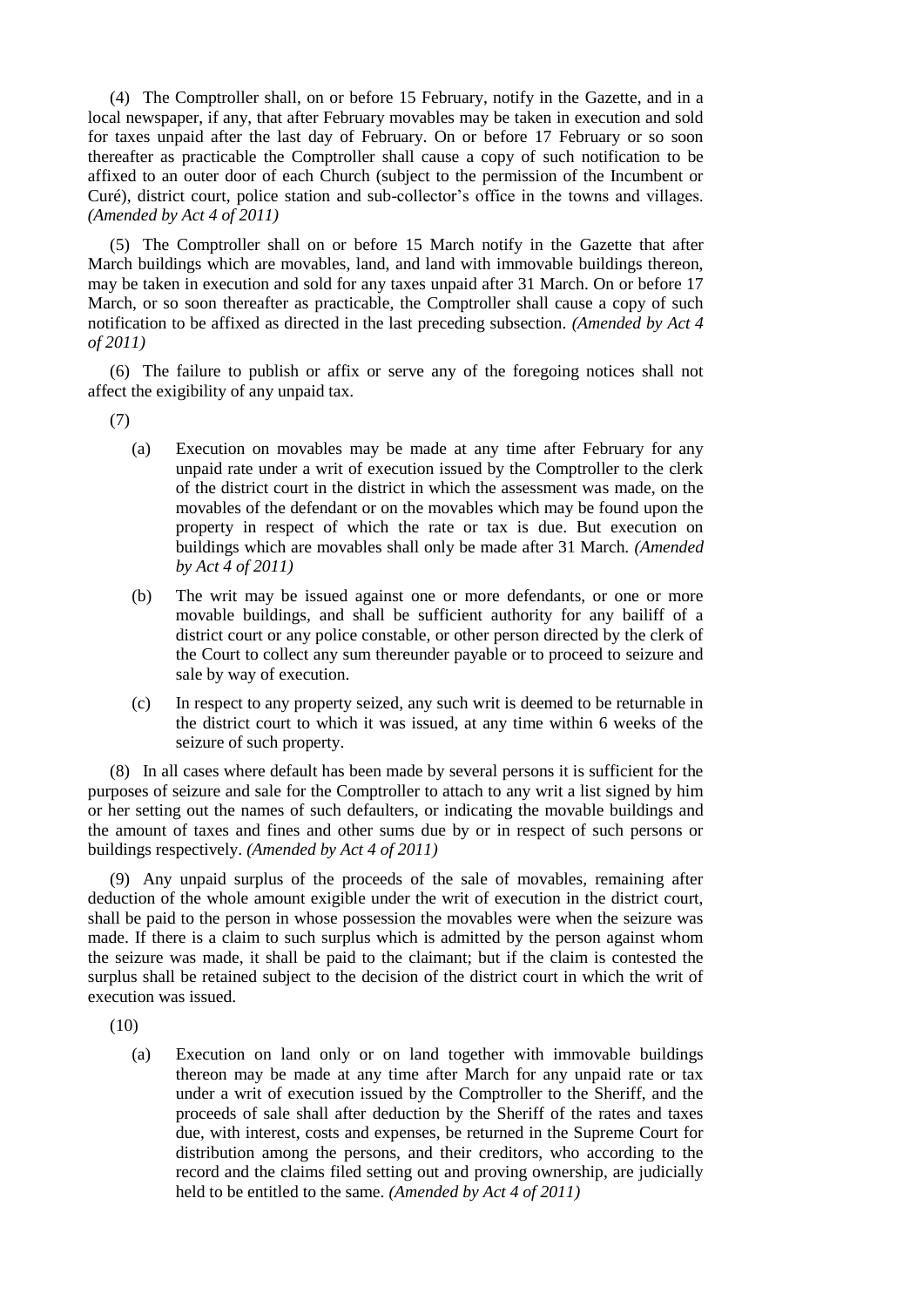- (b) Any such writ may be issued against one or more defendants or immovables and shall be sufficient authority for any bailiff of the High Court or sheriff's officer, or any police constable or other person directed by the Sheriff to collect the sums payable.
- (c) Before issuing any such writ the Comptroller shall cause to be served on each person assessed whose rates or taxes are unpaid after 31 March and on the owner (if known), of the land or the land with immovable buildings in respect of which rates or taxes are unpaid after the 31 March a notice, of his or her intention to issue such writ at any time after 7 days after the service of such notice. *(Amended by Act 4 of 2011)*
- (d) If, from any cause, the notice cannot conveniently be served on any person as aforesaid, it shall be sufficient to affix the same in some conspicuous manner to any part of the immovable intended to be sold.
- (e) In respect of any immovable mentioned therein such writ is deemed to be returnable in the High Court at any time within 4 months from the first publication of the advertisement of sale of such immovable in the Gazette.

(11) The Comptroller and assistant tax officers shall give information and assistance for the purpose of identifying and describing the movable buildings, lands or lands with immovable buildings to be taken in execution, and shall give assistance generally to the Comptroller in carrying out the provisions of this Act. *(Amended by Act 30 of 2001 and 4 of 2011)*

(12) If from any cause a sale cannot or does not take place, or is incomplete, on the day appointed for the sale, it may be postponed or continued until it is effected or completed. However, in the case of executions in the High Court a further notice stating the time and place of the adjourned sale shall be published once at least in the Gazette and, if the Sheriff deems it necessary, in a local newspaper, if any; and if a sale in the High Court or the district court does not take place before the writ of execution is returnable into Court, the delay for returning the said writ shall be *ipso facto* extended and it may be returned within 7 days of the sale.

(13) Execution or sale under the provisions of this Act shall not be invalid for any error, omission, irregularity or informality, but if the existence of any such is lawfully urged and is proved and an actual injustice results from it, the Court, judge or magistrate shall maintain the proceedings previous thereto, and if a re-sale is necessary, it shall take place in accordance with the conditions prescribed in the judgment or order of the Court, judge or magistrate.

(14) Subject to the provisions of this Act any execution and sale under this Act, whether against movable or immovable property, shall be made on the same terms and conditions and have the like effect as in the case of corresponding executions and sales in ordinary civil cases, under the law and procedure in force governing any such execution and sale.

(15) The costs and expenses of collecting and recovering taxes which have become judgment debts for being in arrear and unpaid after February shall be as set out in the Schedule to this Act; and when recovered, all such costs shall be paid into the Treasury for the use of Saint Lucia, and all such expenses, to the parties entitled thereto.

(16) For the purpose of recovering taxes by the sale of any immovable no seizure of such immovable shall be necessary, but it shall be sufficient to describe such immovable and to advertise it as in ordinary civil cases.

*Miscellaneous*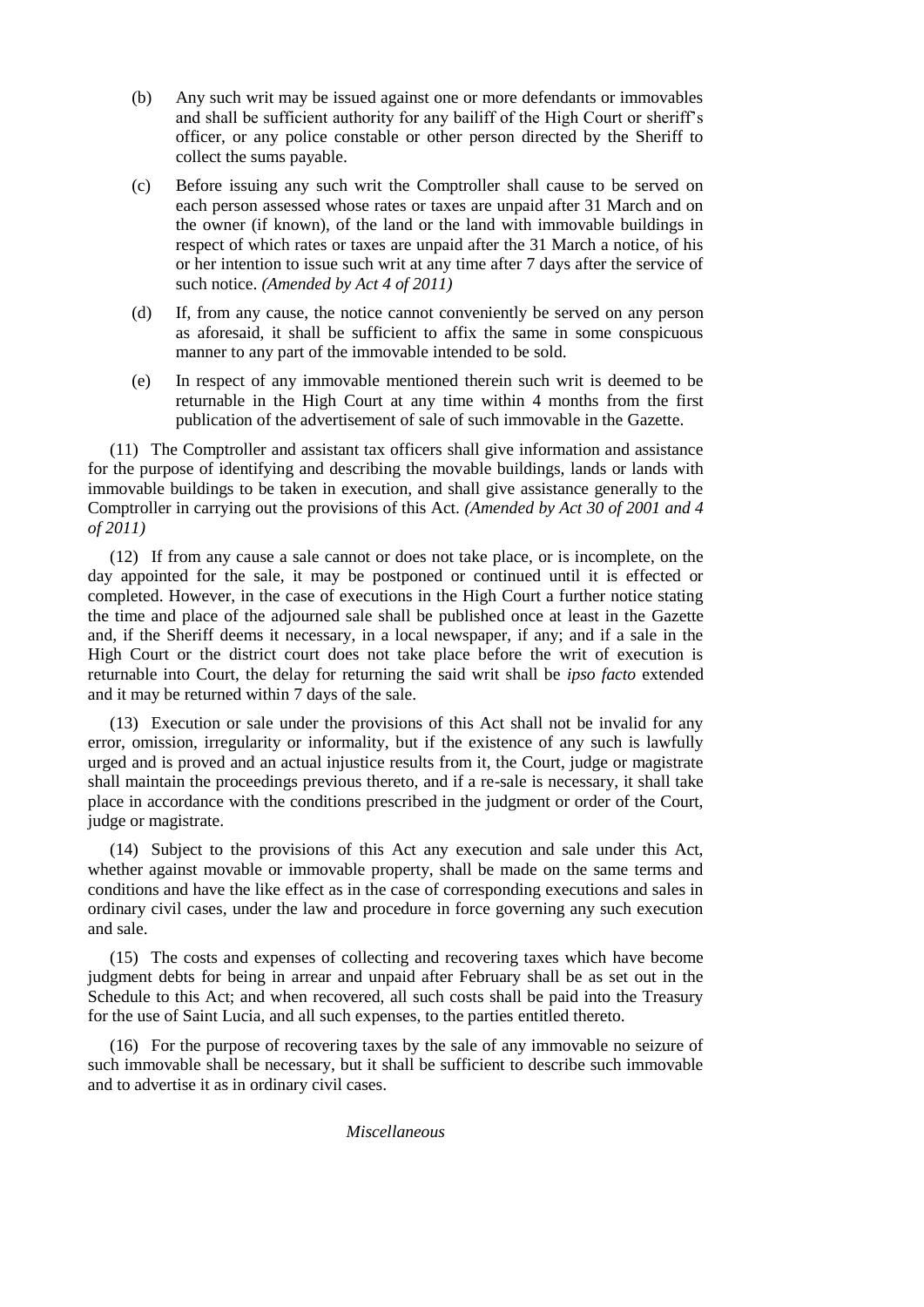## **39. Searches and certified copies of tax rolls**

(1) Subject to such regulations as may be made by the Minister, and on payment of any fees therein provided, the Comptroller shall— *(Amended by Act 4 of 2011)*

- (a) allow any person to search the tax rolls; and
- (b) give a copy, certified under his or her hand to be a true copy, of any entry in the tax rolls to any person requiring it.

(2) The tax rolls and every copy of an entry therein certified as aforesaid shall be admissible as evidence of the facts therein recorded in all proceedings in or before any court.

### **40. Exemption from stamp duty**

Summons, process or other document issued by or for any person acting under this Act shall not be subject to stamp duty.

### **41. Appropriation of penalties**

All penalties imposed by this Act shall be paid to the Comptroller for the public uses of Saint Lucia. The Minister may award any portion not exceeding  $\frac{1}{2}$  to the person through whose information a penalty is recovered. *(Amended by Act 4 of 2011)*

## **42. Burden of proof**

The burden of proof of exemption from or abatement of any tax under this Act shall lie on the party claiming the exemption or abatement.

### **43. Prosecutions to commence within one year**

Any prosecution instituted against any person for the commission of any offence against the provisions of this Act shall be commenced within 12 months from the time of the offence committed and not afterwards.

### **44. Indemnity of officers**

The Comptroller is not, nor shall any other public officer, liable to any action, suit, or proceedings for or in respect of any act or matter in good faith done or omitted to be done in the exercise or supposed exercise of the powers of this Act. *(Amended by Act 4 of 2011)*

### **45. Fine for obstructing execution of legal duties**

If any person molests, obstructs or hinders any officer employed in the due execution of any of his or her duties under or by virtue of this Act, every person so offending commits an offence and is liable, on summary conviction, to a penalty not exceeding \$100.

### **46. Power for altering the times mentioned in this Act**

The Minister may at any period extend or alter the time fixed for the performance of any duty under this Act, or may by proclamation alter the time fixed under this Act for the payment of any taxes.

## **47. Regulations**

The Minister may make regulations for the better carrying out of the purposes of this Act and may attach penalties for the breach of such regulations.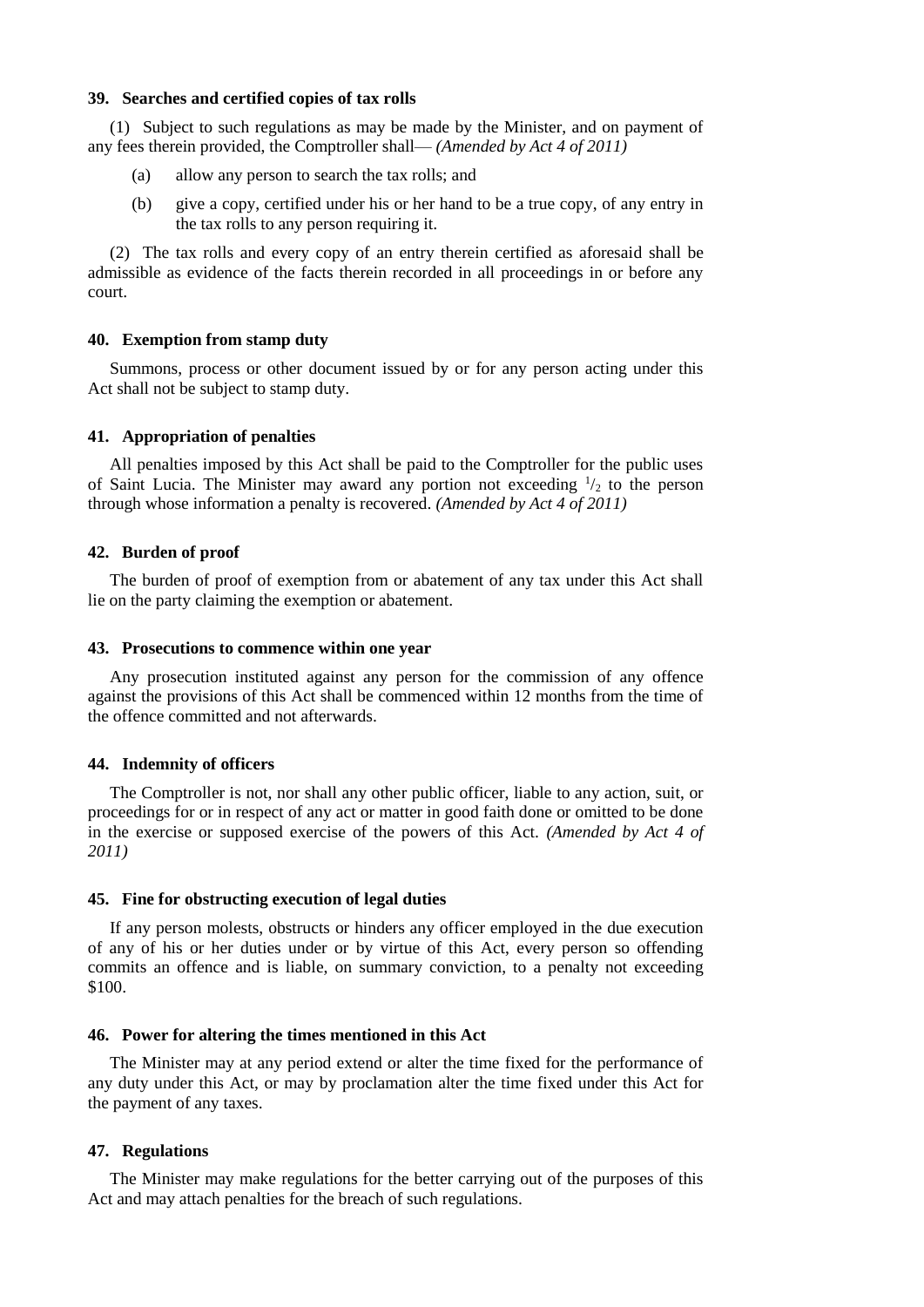# **48. Minister may alter forms**

The Minister may add to the forms prescribed by this Act and also alter or rescind any of the same.

## **SCHEDULE 1**

# LAND AND HOUSE TAX (Section 27(1)) CHAPTER 15.13 SAINT LUCIA

TAN: Assessment No.

To .................................................................................................. of

TAKE NOTICE that an assessment has been duly made on you for the year

........................................................................., as shown below.

If you intend to object to this assessment you must give notice in writing, and state the grounds of objection to the Comptroller within 30 days after the date of service of this notice or such further time as determined by him.

Objection may be given on back of form

......................................................

*Comptroller*

The amount due is payable at the Inland Revenue Department or the Treasury or the Town/Village office in which the land/house liable are/is situated and should be paid **within 30 days** of the date of this Assessment Notice.

| Name and Situation of Land | Market<br>Area of<br>Value \$<br>Land |    | Tax |  |
|----------------------------|---------------------------------------|----|-----|--|
| and House                  |                                       | \$ | c.  |  |
|                            |                                       |    |     |  |
|                            |                                       |    |     |  |
|                            |                                       |    |     |  |
|                            |                                       |    |     |  |
|                            |                                       |    |     |  |
|                            |                                       |    |     |  |
|                            |                                       |    |     |  |
|                            |                                       |    |     |  |
|                            |                                       |    |     |  |
|                            |                                       |    |     |  |

TOTAL AMOUNT PAYABLE

## **(Back of Form)**

Notice of appeal may be given on this form

The within charge is appealed against on the ground that

### (State the ground of objection.)

Dated the ............................................... day of ................................ 20 .......... .

......................................................... Signature

....................................................... Residence.

NOTE—If the appeal is not made on this form, the notice of appeal should contain the number of the assessment, the name of person assessed, amount of assessment and description of property, besides the reasons for appealing.

Applications for relief on the grounds of poverty or inability to pay should not be addressed to the magistrate. Such applications should be addressed to the Minister who will cause inquiries to be made into the circumstances, and each case will be dealt with on its merits.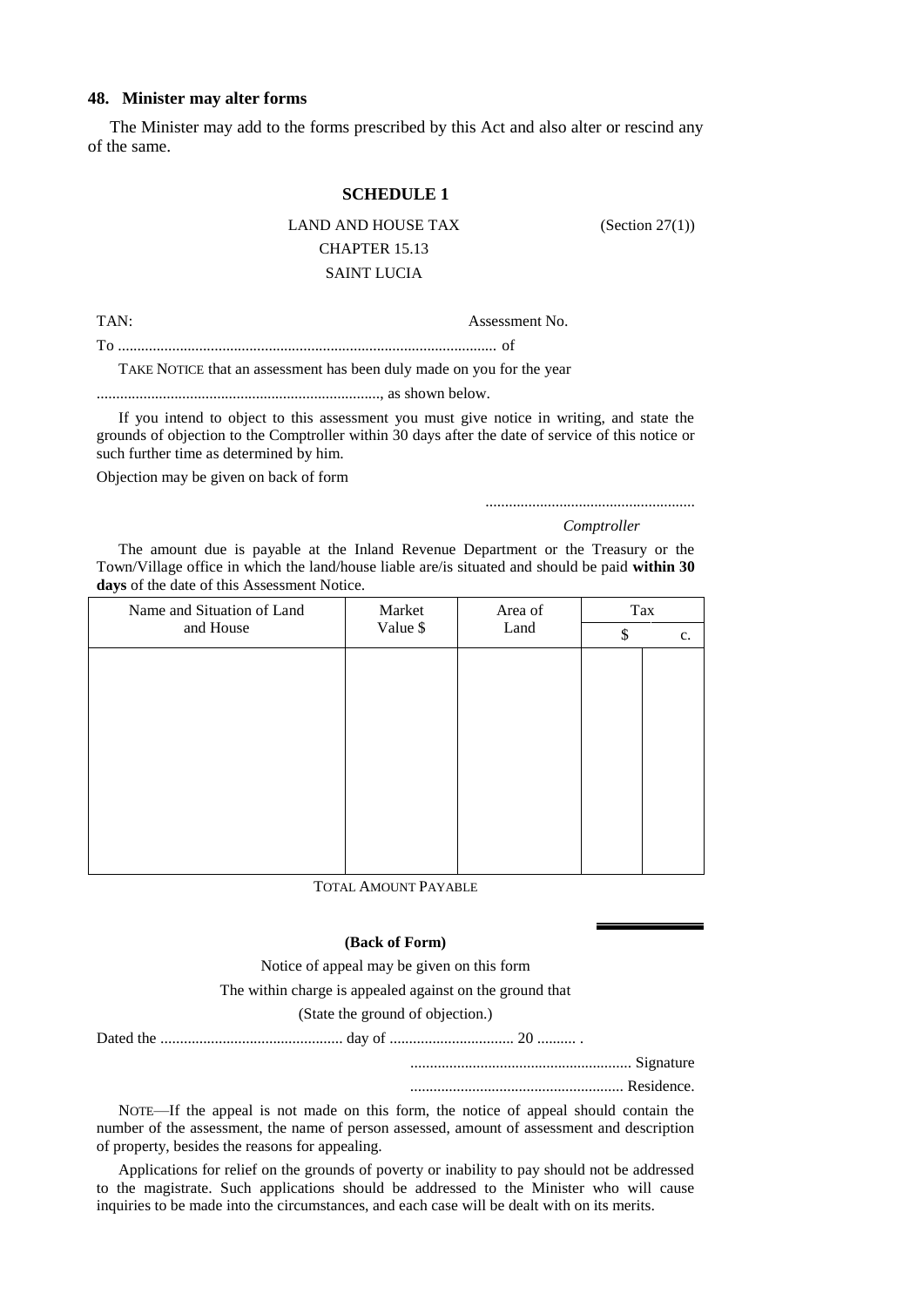Any person who is aggrieved by a decision by the comptroller, may appeal to the Appeal Commissioners in accordance with section 31 of the Land and House Tax Act (Chapter 15.13) Given under my hand at Castries the ........................................... day ........................................ of ................................ 20 .........

................................................................

*Comptroller.*

### WRIT OF EXECUTION TO LEVY LAND AND HOUSE TAX UPON (MOVABLES (OR) MOVABLE BUILDINGS)

 $(Section 38(7)(a))$ 

*Comptroller*

SAINT LUCIA.

By (Name of Comptroller)

To the Clerk of the .................................................................................... District Court.

WHEREAS the several persons named in the list attached to this writ are respectively liable in respect of land and house tax to pay the several sums set opposite their names respectively in the said list, and default has been made in payment of the same.

You are therefore hereby required to cause to be collected from or levied upon each and every of the (persons named (or) movable buildings indicated) in the list such sums of money as shall be sufficient to pay the amounts set opposite such (person's names (or) buildings) in the said list together with the costs attending the levy and any sale and on all other consequent proceedings.

TABLE OF COSTS RECOVERABLE AFTER DEFAULT IN PAYMENT OF TAXES

(Section 38(15))

#### *Collection Fee*

Upon payment after February of each tax due as a judgement debt for being in arrear, a collection fee shall be payable according to the following scale—

# SCALE

| Amount of Tax | Collection Fee.                       |  |
|---------------|---------------------------------------|--|
|               |                                       |  |
|               |                                       |  |
|               | 5% of the amount of<br>tax in arrear. |  |

### *Execution in the District Court*

- 1. Collection fee as above
- 2. Fee on seizure  $-$  \$0.10
- 3. Further costs (commencing with the first fee after Bailiff's fee for execution) and expenses (if any) as in execution in civil cases in the district courts.

However, the travelling expenses of the seizing officer shall not exceed in any case the actual expenses incurred by such seizing officer and shall be taxed by the proper officer and paid to the seizing officer.

*Execution in the High Court*

- 1. Collection fee as above
- 2. Fee on seizure \$0.75
- 3. Further costs (commencing with the first fee after mileage) and expenses (if any) as in executions in civil cases in the High Court. However, the fee for the advertisement of the notice of an adjourned sale shall be \$0.25, whether published in the Gazette or in a newspaper of Saint Lucia.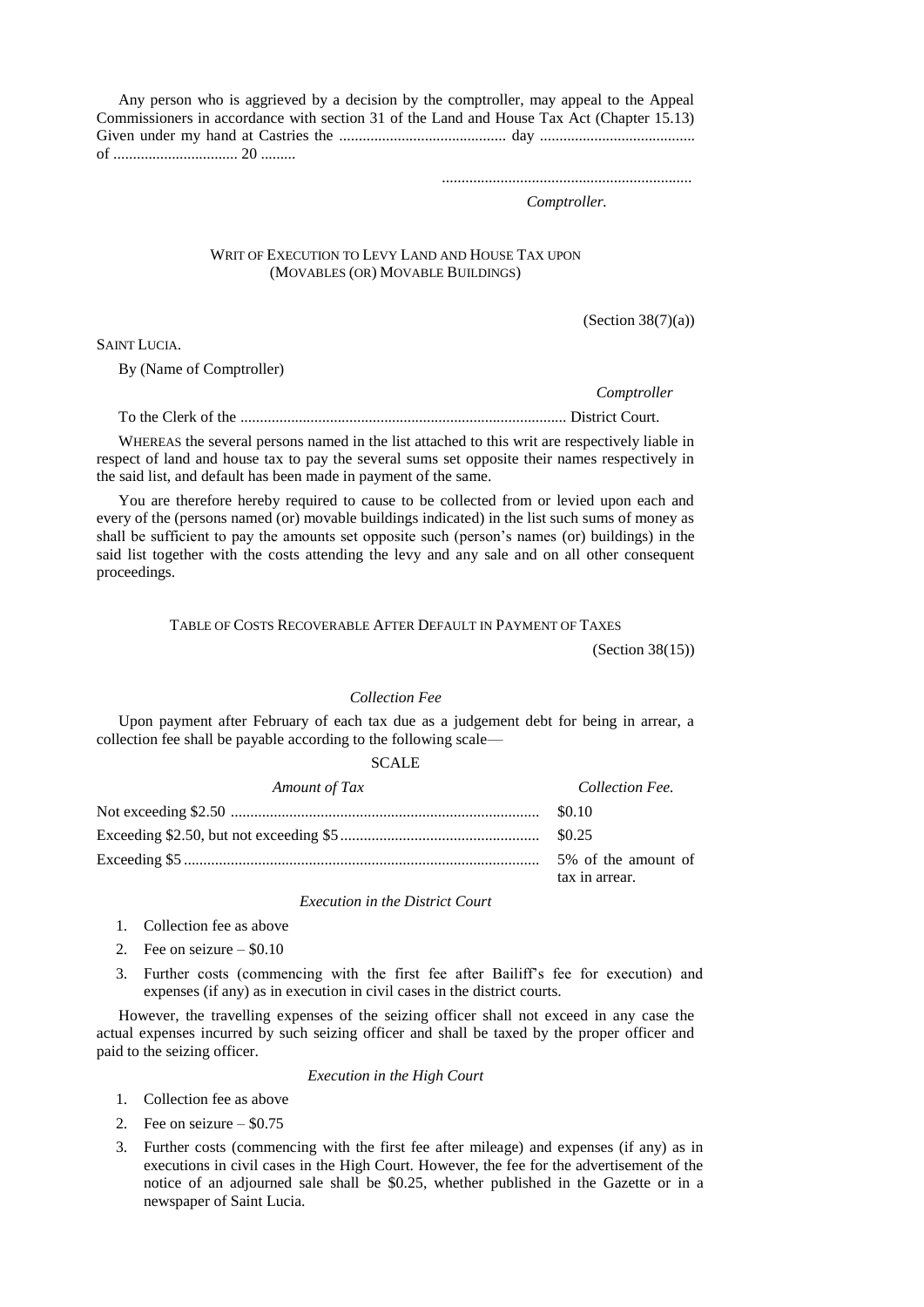However, the travelling expenses of the seizing officer shall not exceed in any case the actual expenses incurred by such seizing officer and shall be taxed by the proper officer and paid to the seizing officer.

And of the proceedings hereunder you are to make your return to me or to the officer in charge of Tax Office at

GIVEN under my hand at Castries the ................................ day of ................... 20 .......

*Comptroller*

WRIT OF EXECUTION TO LEVY LAND AND HOUSE TAX BY SALE OF IMMOVABLES

 $(Section 38(10)(a))$ 

SAINT LUCIA

By (Name of Comptroller)

*Comptroller*

To the Sheriff

WHEREAS the several persons named in the list attached to this writ are respectively liable to pay the several sums set opposite their names, and default has been made in payment of the same and notice of intention to proceed to sell by way of execution has been given in respect of each of the immovables indicated in the said list.

You are therefore hereby required to cause to be collected the said sums or to sell the immovables set opposite their respective names in the said list to satisfy the sums set opposite their respective names as aforesaid together with the costs attending such sale and all other connected proceedings.

And of your proceedings herein you are to make your return to me, except in the case of the sale of any immovable when the return is to be made to the High Court, as to such immovable, but without the return of the writ into Court, a statement as to its issue in the return being sufficient.

GIVEN under my hand at Castries this ............................... day of ..................... 20 ....... .

*Comptroller*

*(Substituted by Act 4 of 2011)*

# **SCHEDULE 2**

(Section 3)

The rates of tax on lands and houses to be raised, levied, and collected shall be as follows—

- (a) upon land—
	- (i) of 10 acres or less, no tax,
	- (ii) over 10 acres but less than 50 acres \$0.25 per acre or part of an acre,
	- (iii) of 50 acres and over but less than 100 acres \$0.50 per acre or part of an acre,
	- (iv) of 100 acres and over but less than 500 acres \$0.75 per acre or part of an acre,
	- (v) of 500 acres and over \$ 1 per acre or part of an acre.
- (b) upon residential property, 0.25% of the open market value;
- (c) upon commercial property, 0.4% of the open market value.

*(Inserted by Act 30 of 2001 and amended by Act 4 of 2011)*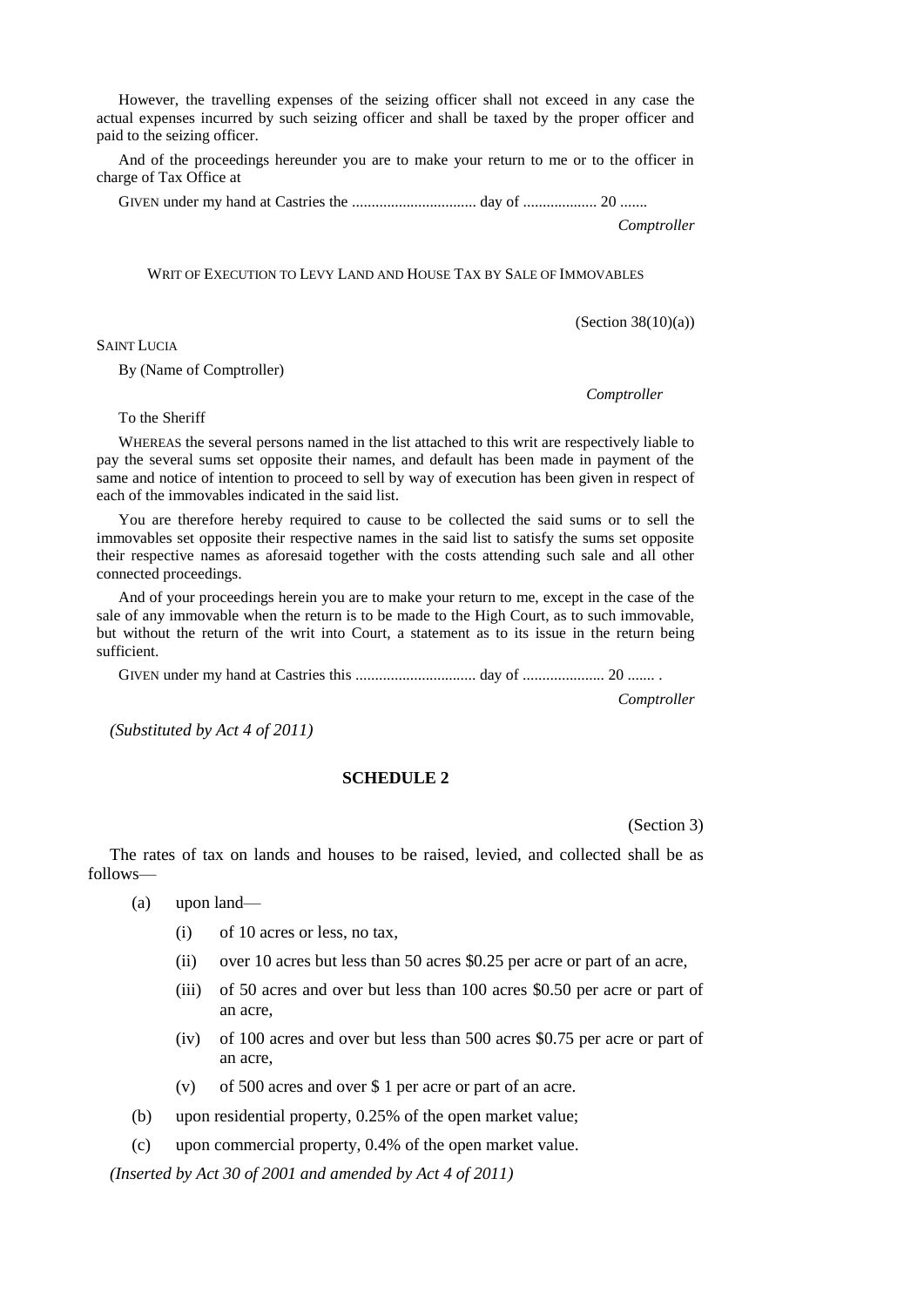# **CHAPTER 15.13 LAND AND HOUSE TAX ACT**

# **SUBSIDIARY LEGISLATION**

*List of Subsidiary Legislation* 1. Land and House Tax Regulations – Section 47

## **Land and House Tax Regulations – Section 47**

### **(Statutory Instrument 37/1950)**

Statutory Instrument 37/1950 in force 13 January 1951

## ARRANGEMENT OF REGULATIONS

- 1. Citation
- 2. Returns of ownership or occupation
- 3. Procedure to ensure correctness of returns
- 4. Procedure where no change in particulars
- 5. Fees

# **LAND AND HOUSE TAX REGULATIONS – SECTION 47**

Commencement [13 January1951]

# **1. Citation**

These Regulations may be cited as the Land and House Tax Regulations, and shall be read as one with the Land and House Tax Act, hereinafter referred to as "the Act."

## **2. Returns of ownership or occupation**

It is the duty of every person who on 1 January in each year is the owner or occupier of any land or house or both situate within Saint Lucia to deliver to the Comptroller not later than 31 March of the year of assessment or within such further period as may be allowed in writing by the Comptroller a true and correct return containing a statement of the description, situation, extent and value of the said land or house or both and also in the case of a house its annual value for rental.

### **3. Procedure to ensure correctness of returns**

The procedure prescribed by section 22 of the Act and the penalty prescribed by section 23 of the Act shall be applicable to returns required by these Regulations in like manner as they apply to returns required under the Act.